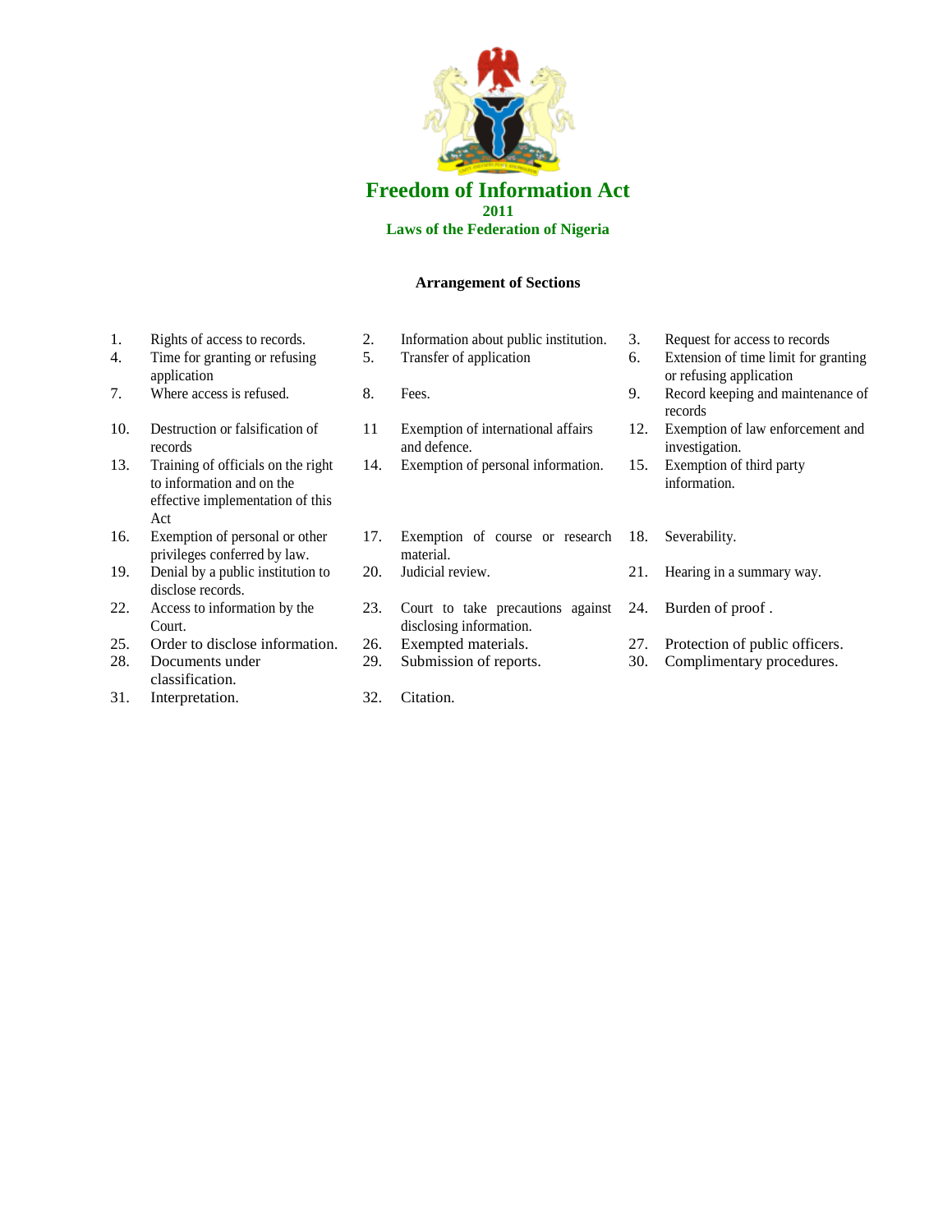

An Act to make public records and information more freely available, provide for public access to public records and information, protect public records and information to the extent consistent with the public interest and the protection of personal privacy, protect serving public officers from adverse consequences of disclosing certain kinds of official information without authorization and establish procedures for the achievement of those purposes and; for related matters.

28<sup>th</sup> day of May 2011

Enacted by the National Assembly of the Federal Republic of Nigeria

- 1. (1) Notwithstanding anything contained in any other Act, law or regulation, the right of any person to access or request information, whether or not contained in any written form, which is in the custody or possession of any public official, agency or institution howsoever described, is established.
	- (2) An applicant under this Act needs not demonstrate any specific interest in the information being applied for.
	- (3) Any person entitled to the right to information under this Act, shall have the right to institute proceedings in the Court to compel any public institution to comply with the provisions of this Act.
- 2. (1) A public institution shall ensure that it records and keeps information about all its activities, operations and businesses.
	- (2) A public institution shall ensure the proper organization and maintenance of all information in its custody in a manner that facilitates public access to such information.
	- (3) A public institution shall cause to be published in accordance with subsection (4) of this Section, the following information -
		- (a) a description of the organization and responsibilities of the institution including details of the programmes and functions of each division, branch and department of the institution;
		- (b) a list of all
			- (i) Classes of records under the control of the institution in sufficient detail to facilitate the exercise of the right to information under this Act, and
			- (ii) Manuals used by employees of the institution in administering or carrying out any of the programmes or activities of the institution;
		- (c) a description of documents containing final opinions including concurring and dissenting opinions as well as orders made in the adjudication of cases;
			- (i) substantive rules of the institution
			- (ii) statements and interpretations of policy which have been adopted by the institution,
			- (iii) final planning policies, recommendations, and decisions;
			- (iv) factual reports, inspection reports, and studies whether prepared by or for the institution;
			- (v) information relating to the receipt or expenditure of public or other funds of the institution;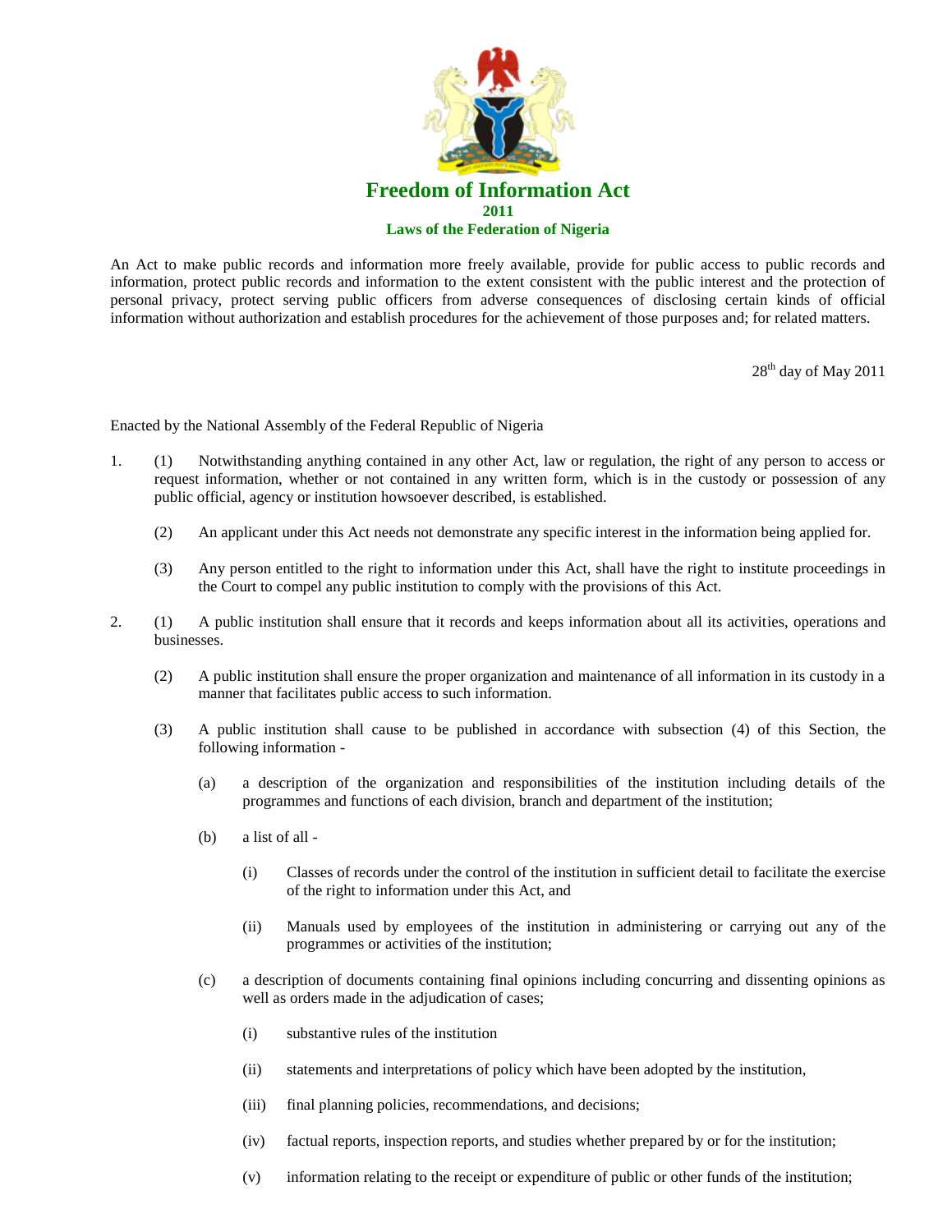- (vi) the names, salaries, titles and dates of employment of all employees and officers of the institution;
- (vii) the right of the state, public institutions, or of any private person(s)
- (viii) the name of every official and the final records of voting in all proceedings of the institution;
- $(e)$  a list of
	- (i) files containing applications for any contract, permit, grants, licenses or agreements,
	- (ii) reports, documents, studies, or' publications prepared by independent contractors for the institution, and
	- (iii) materials containing information relating to any grant or contract made by or between the institution and another public institution or private organization;
- (f) the title and address of the appropriate officer of the institution to whom an application for information under this Act shall be sent, provided that the failure of any public institution to publish any information under this subsection shall not prejudicially affect the public's right of access to information in the custody of such public institution.
- (4) A public institution shall ensure that information referred to in this section is widely disseminated and made readily available to members of the public through various means, including print, electronic and online sources, and at the offices of such public institutions.
- (5) A public institution shall update and review information required to be published under this section periodically, and immediately whenever changes occur
- (6) A person entitled to the right of access conferred by this Act shall have the right to institute proceedings in the Court to compel any public institution to comply with the provisions of this section.
- (7) Public institutions are all authorities whether executive, legislative or judicial agencies, ministries, and extraministerial departments of the government, together with all corporations established by law and all companies in which government has a controlling interest, and private companies utilizing public funds, providing public services or performing public functions.
- 3. An application for access to a record or information under this Act shall be made in accordance with Section 1 of this Act,
	- (2) For the purpose of this Act, any information or record applied for under this Act that does not exist in print but can by regulation be produced from a machine, normally used by the government or public institution shall be deemed to be record under the control of the government or public institution.
	- (3) Illiterate or disabled applicants who by virtue of their illiteracy or disability are unable to make an application for access to information or record in accordance with the provisions of subsection (1) of this Section, may make that application through a third party.
	- (4) An authorized official of a government or public institution to whom an applicant makes an oral application for information or record, shall reduce the application into writing in the manner prescribed under subsection (1) of this Section and shall provide a copy of the written application to the applicant.
- 4. Where information is applied for under this Act the public institution to which the application is made shall, subject to sections 6, 7, and 8 of this Act, within 7 days after the application is received-
	- (a) make the information available to the applicant
	- (b) Where the public institution considers that the application should be denied, the institution shall give written notice to the applicant that access to all or part of the information will not be granted, stating reasons for the denial, and the section of this Act under which the denial is made.
- 5. (1) Where a public institution receives an application for access to information, and the institution is of the view that another public institution has greater interest in the information, the institution to which the application is made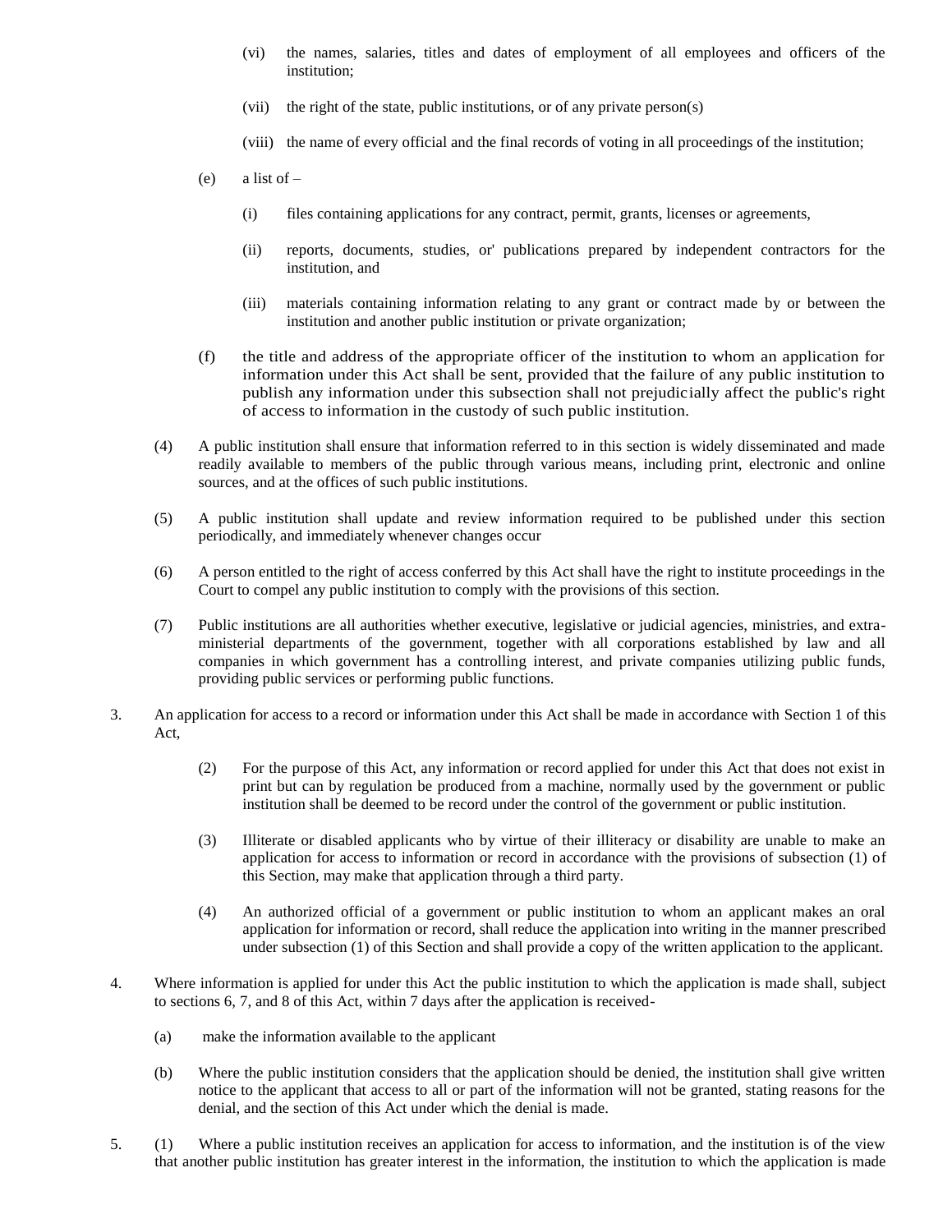may within 3 days but not later than 7 days after the application is received, transfer the application, and if necessary, the information, to the other public institution, in which case, the institution transferring the application shall give written notice of the transfer to the applicant, which notice shall contain a statement informing the applicant that such decision to transfer the application can be reviewed by the Court.

- (2) Where an application is transferred under subsection (l), the application shall be deemed to have been made to the public institution to which it was transferred on the day the public institution received it.
- (3) For the purpose of subsection (1), a public institution has "a greater interest" in information if  $-$ 
	- (a) the information was originally produced in or for the institution; or
	- (b) in the case of information not originally produced in or for the public institution, the institution was the first public institution to receive the information
- 6. The public institution may extend the time limit set out in Section 5 or Section 6 in respect of an application for a time not exceeding 7 days if –
	- (a) The application is for a large number of records and meeting the original time limit would unreasonably interfere with the operations of the public institution; or
	- (b) Consultations are necessary to comply with the application that cannot reasonably be completed within the original time limit, by giving notice of the extension stating whether the extension falls under the circumstances set out in this section, which notice shall contain a statement that the applicant has a right to have the decision to extend the limit reviewed by the Court.
- 7. (1) Where the government or public institution refuses to give access to a record or information applied for under this Act, or a part thereof, the institution shall state in the notice given to the applicant the grounds for the refusal, the specific provision of this Act that it relates to and that the applicant has a right to challenge the decision refusing access and have it reviewed by a Court.
	- (2) A notification of denial of any application for information or records shall state the names, designation and signature, of each person responsible for the denial of such application.
	- (3) The government or public institution shall be required to indicate under subsection (1) of this Section whether the information or record exists.
	- (4) Where the government or public institution fails to give access to information or record applied for under this Act or part thereof within the time limit set out in this Act, the institution shall, for the purposes of this Act, be deemed to have refused to give access.
	- (5) Where a case of wrongful denial of access is established, the defaulting officer or institution commits an offence and is liable on conviction to a fine of **N**500, 000
- 8. Fees shall be limited to standard charges for document duplication and Fees transcription where necessary.
- 9. (1) Every government or public institution shall ensure that it keeps every information or record about the institution's operations, personnel, activities and other relevant or related information or records.
	- (2) Every government or public institution shall ensure the proper organization and maintenance of all information or record in its custody, in a manner that facilitates public access to such information or record under this Act.
- 10. It is a criminal offence punishable on conviction by the Court with a minimum of 1 year imprisonment for any officer or head of any government or public institution to which this Act applies to willfully destroy any records kept in his custody or attempt to doctor or otherwise alter same before they are released to any person, entity or community applying for it.
- 11. (1) A public institution may deny an application for any information the disclosure of which may be injurious to the conduct of international Affair and the defence of the Federal Republic of Nigeria
	- (2) Notwithstanding subsection (1), an application for information shall not be denied where the public interest in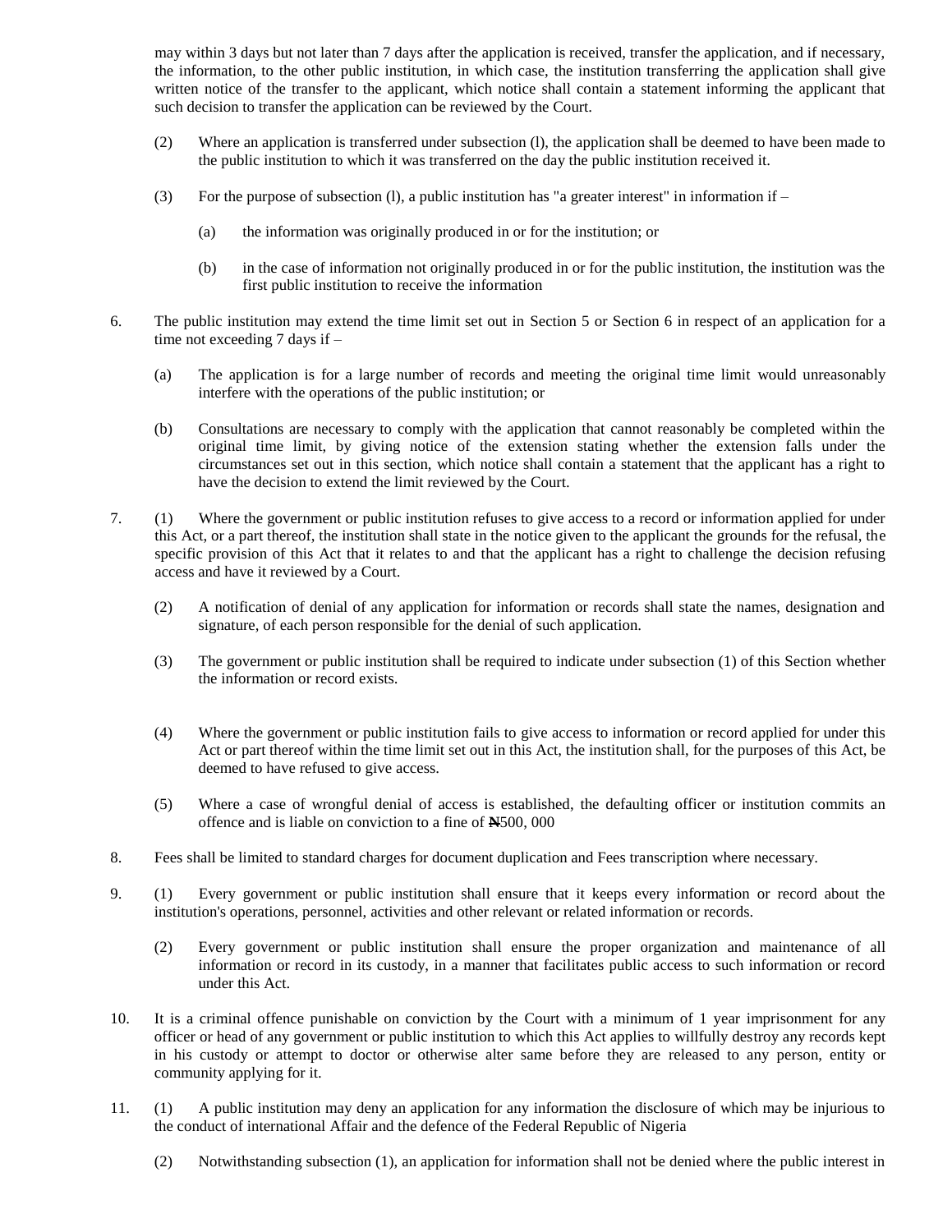disclosing the information outweighs whatever injury that disclosure would cause.

- 12. (1) A public institution may deny an application for any information which contains-
	- (a) Records compiled by any public institution for administrative enforcement proceedings and by any law enforcement or correctional agency for law enforcement purposes or for internal matters of a public institution, but only to the extent that disclosure would-
		- (i) interfere with pending or actual and reasonably contemplated law enforcement proceedings conducted by any law enforcement or correctional agency,
		- (ii) interfere with pending administrative enforcement proceedings conducted by any public institution,
		- (iii) deprive a person of a fair trial or an impartial hearing,
		- (iv) unavoidably disclose the identity of a confidential source,
		- (v) constitute an invasion of personal privacy under Section 15 of this Act, except, where the interest of the public would be better served by having such record being made available, this exemption to disclosure shall not apply, and
		- (vi) obstruct an ongoing criminal investigation
	- (b) information the disclosure of which could reasonably be expected to be injurious to the security of penal institutions.
	- (2) Notwithstanding anything contained in this section, an application for information shall not be denied where the public interest in disclosing the information outweighs whatever injury that disclosure would cause.
	- (3) A public institution may deny an application for information that could reasonably be expected to facilitate the commission of an offence.
	- (4) For the purposes of section (1) (a), "enforcement proceeding" means an investigation that  $-$ 
		- (a) pertains to the administration or enforcement of any Act, law or regulation;
		- (b) is authorized by or pursuant to any Act, law or regulation
- 13. Every government or public institution must ensure the provision of appropriate training for its officials on the public's right to access information or records held by government or public institutions, as provided for in this Act and for the effective implementation of this Act.
- 14. (1) Subject to subsection (2), a public institution must deny an application for information that contains personal information and information exempted under this subsection includes –
	- (a) files and personal information maintained with respect to clients, patients, residents, students, or other individuals receiving social, medical, educational, vocation, financial, supervisory or custodial care or services directly or indirectly from public institutions;
	- (b) personnel files and personal information maintained with respect to employees, appointees or elected officials of any public institution or applicants for such positions;
	- (c) files and personal information maintained with respect to any applicant, registrant or licensee by any government or public institution cooperating with or engaged in professional or occupational registration, licensure or discipline;
	- (d) information required of any tax payer in connection with the assessment or collection of any tax unless disclosure is otherwise requested by the statute; and
	- (e) information revealing the identity of persons who file complaints with or provide information to administrative, investigative, law enforcement or penal agencies on the commission of any crime.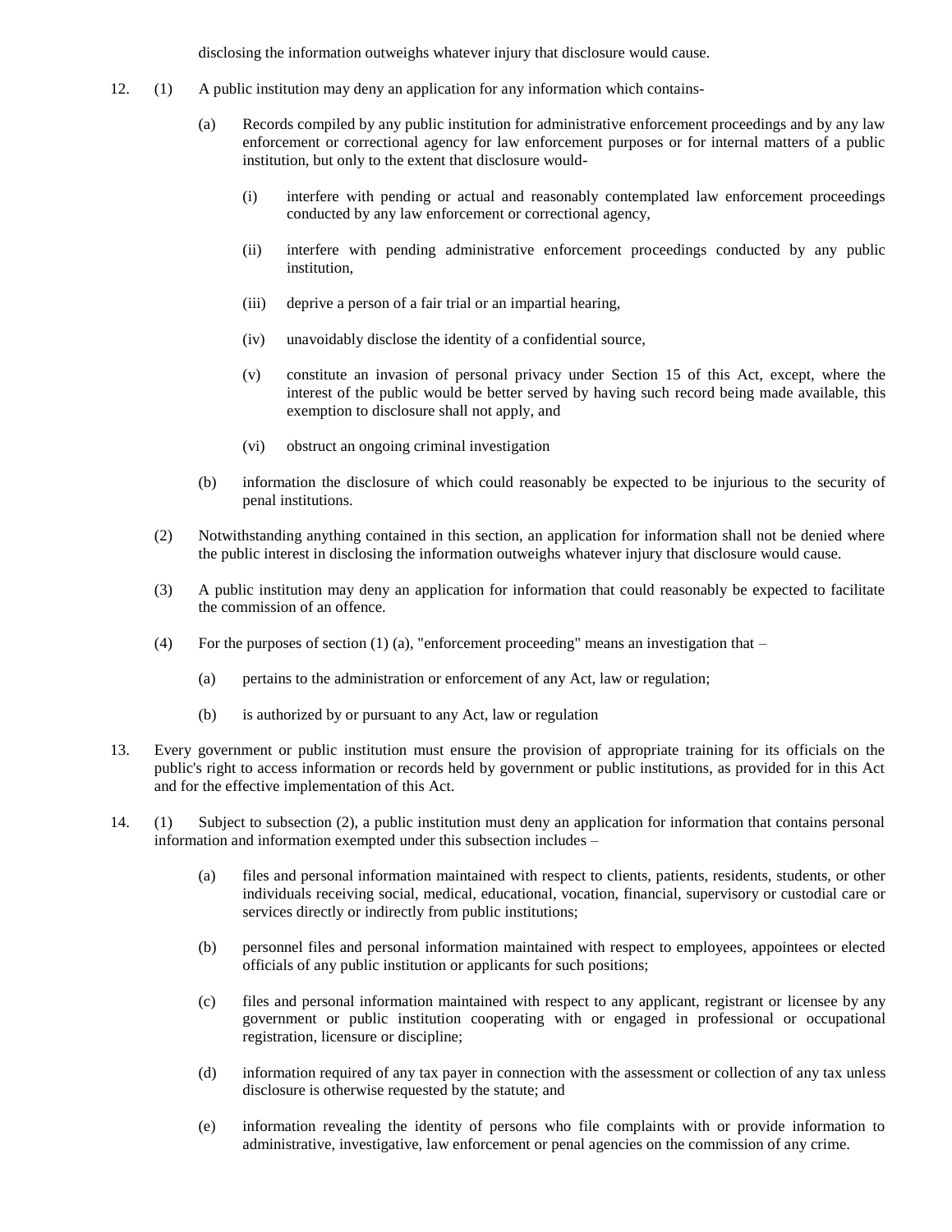- (2) A public institution shall disclose any information that contains personal information if
	- (a) the individual to whom it relates consents to the disclosure; or
	- (b) the information is publicly available
- (3) Where disclosure of any information referred to in this section would be in the public interest, and if the public interest in the disclosure of such information clearly outweighs the protection of the privacy of the individual to whom such information relates, the public institution to whom request for disclosure is made shall disclose such information subject to Section 14 (2) of this Act.
- 15. (1) A public institution shall deny an application for information that contains-
	- (a) trade secrets and commercial or financial information obtained from a person or business where such trade secrets or information are proprietary, privileged or confidential, or where disclosure of such trade secrets or information may cause harm to the interests of the third party provided that nothing contained in this subsection shall be construed as preventing a person or business from consenting to disclosure;
	- (b) information the disclosure of which could reasonably be expected to interfere with the contractual or other negotiations of a third party; and
	- (c) proposal and bids for any contract, grants, or agreement, including information which if it were disclosed would frustrate procurement or give an advantage to any person.
	- (2) A public institution shall, notwithstanding subsection (l), deny disclosure of a part of a record if that part contains the result or product of environmental testing carried out by or on behalf of a public institution.
	- (3) Where the public institution discloses information, or a part thereof, that contains the results of a product or environmental testing, the institution shall at the same time as the information or part thereof is disclosed provide the applicant with a written explanation of the methods used in conducting the test.
	- (4) A public institution shall disclose any information described in subsection (l) of this section if that disclosure would be in the public interest as it relates to public health, public safety or protection of the environment and, if the public interest in the disclosure clearly outweighs in importance any financial loss or gain to, or prejudice to the competitive position of or interference with contractual or other negotiation of a third party.
- 16. A public institution may deny an application for information that is subject to the following privileges
	- (a) legal practitioner-client privilege
	- (b) health workers- client privilege;
	- (c) journalism confidently privilege;
	- (d) any other professional privileges confidently by an Act
- 17. A public institution may deny an application for information which contains course or research materials prepared by faculty members.
- 18. Notwithstanding any other provision of this Act, where an application is made to a public institution for information which is exempted from disclosure by virtue of this Act, the institution shall disclose any part of the information that virtue does not contain such exempted information.
- 19. (1) A public institution may deny an application for information that contains information pertaining to
	- (a) test questions, scoring keys and other examination data used to administer an academic examination or determine the qualifications of an application for a license or employment;
	- (b) architects' and engineers' plans for buildings not constructed in whole or in part with public funds and for buildings constructed with public funds, to the extent that disclosure would compromise security; and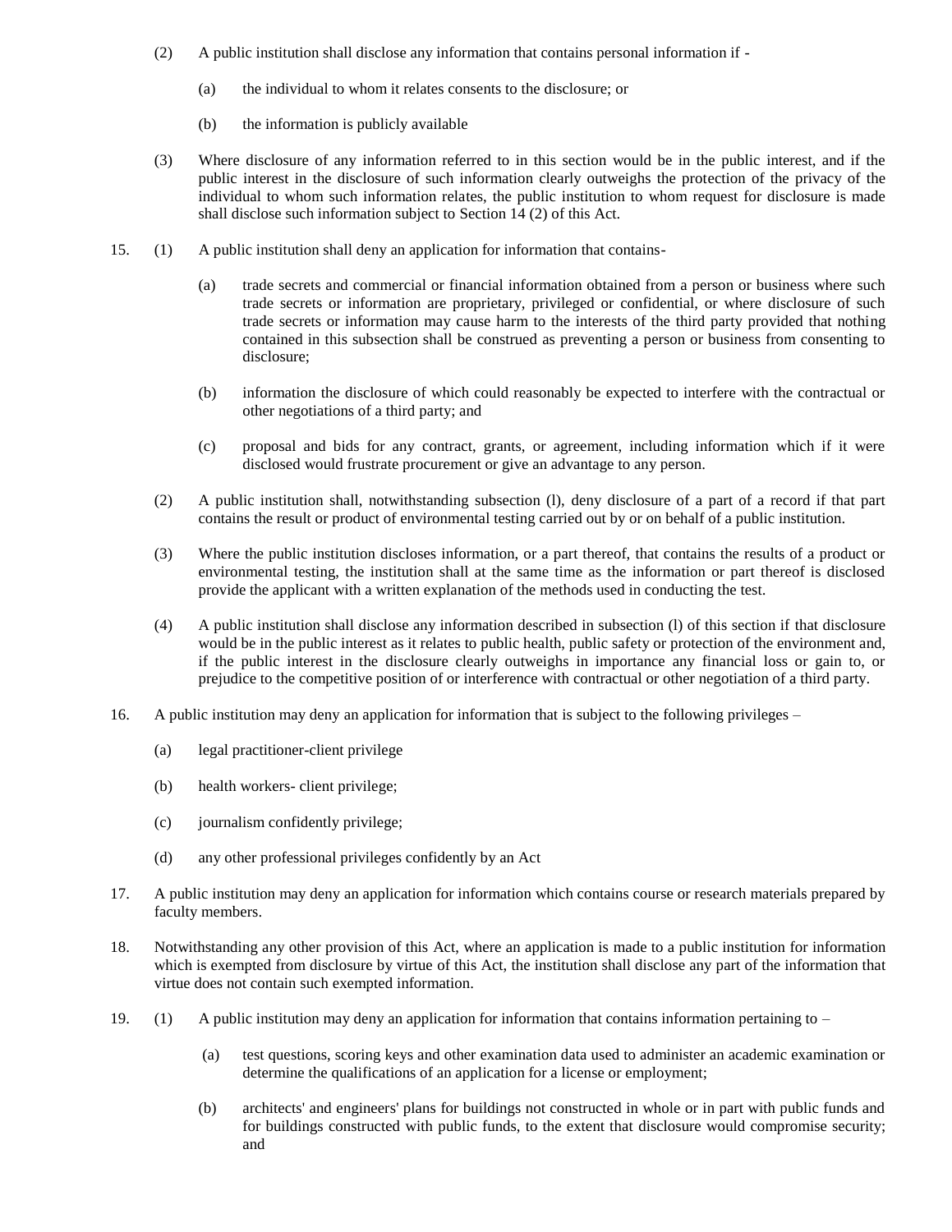- (c) library circulation and other records identifying library users with specific materials:
- (2) Notwithstanding anything contained in this section, an application for information shall not be denied where the public interest in disclosing the information outweighs whatever injury that disclosure would cause.
- 20. Any applicant who has been denied access to information, or a apart thereof, may apply to the Court for a review of the matter within 30 days after the public institution denies or is deemed to have denied the application, or within such further time as the Court may either before or after the expiration of the 30 days fix or allow.
- 21. An application made under Section 20 shall be heard and determined summarily.
- 22. Notwithstanding anything contrary contained in the Evidence Act, or any regulation made under it, the Court may, in the course of any proceeding before it arising from an application under Section 20 of this Act, examine any information to which this Act applies, that is under the control of a public institution, and no such information may be withheld from the Court on any ground.
- 23. In any proceeding before the Court arising from an application under Section 20, the Court shall take precaution, including when appropriate, receiving representations ex parte and conducting hearings in camera to avoid the disclosure by the Court or any person of any information or other materials on a basis of which any public institution will be authorized to disclose the information applied for.
- 24. In any proceeding before the Court arising from an application under Section 20, the burden of establishing that the public institution is authorized to deny an application for information or part thereof shall be on the public institution concerned.
- 25. (1) Where a public institution denies an application for information, or a part thereof on the basis of a provision of this Act, the Court shall order the institution to disclose the information or part thereof to the applicant-
	- (a) if the Court determined that the institution is not authorized to deny the application for information;
	- (b) where the institution is so authorized, but the Court nevertheless determines that the institution does not have reasonable grounds on which to deny the application; or
	- (c) where the Court makes a finding that the interest of the public in having the record being made available is greater and more vital than the interest being served if the application is denied, in whatever circumstance.
	- (2) Any order the Court makes in pursuance of this section may be made subject to such conditions as the Court deems appropriate.
- 26. This Act does not apply to-
	- (a) published material or material available for purchase by the public;
	- (b) library or museum material made or acquired and preserved solely for public reference or exhibition purposes; or
	- (c) material placed in the National Library, National Museum or non- public section of the National Archives of the Federal Republic of Nigeria on behalf of any person or organization other than a government or public institution.
- 27. (1) Notwithstanding anything contained in the Criminal Code, Penal Code, the Official Secrets Act, or any other enactment, no civil or criminal proceedings shall lie against an officer of any public institution, or against any person acting on behalf of a public institution, and no proceedings shall lie against such persons thereof, for the disclosure in good faith of any information, or any part thereof pursuant to this Act, for any consequences that flow from that disclosure, or for the failure to give any notice required under this Act, if care is taken to give the required notice.
	- (2) Nothing contained in the Criminal Code or Official Secrets Act shall prejudicially affect any public officer who, without authorization, discloses to any person, an information which he reasonably believes to show-
		- (b) mismanagement, gross waste of funds, fraud, and abuse of authority; or
		- (c) a substantial and specific danger to public health or safety notwithstanding that such information was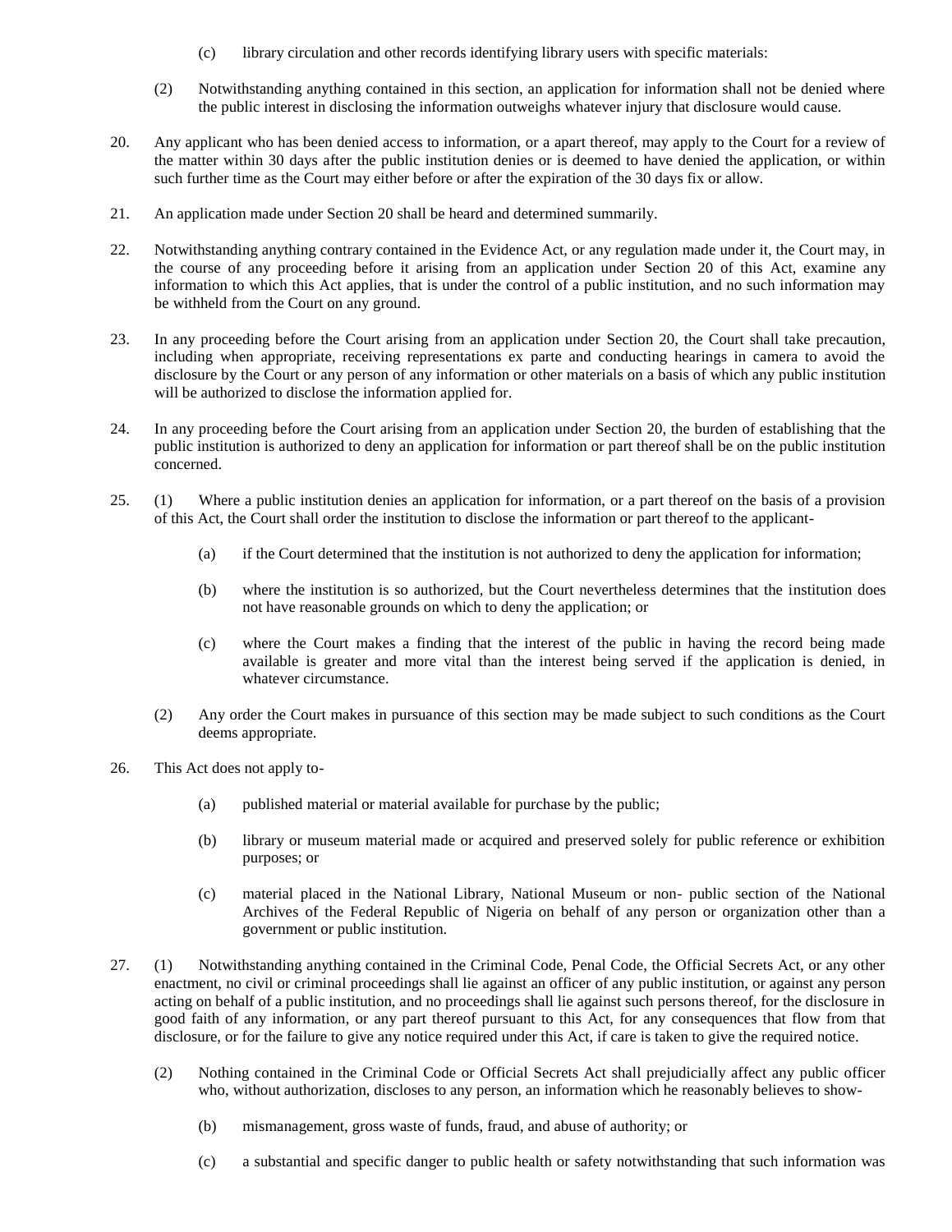not disclosed pursuant to the provision of this Act.

- (3) No civil or criminal proceeding shall lie against any person receiving the information or further disclosing it.
- 28. (1) The fact that any information in the custody of a public institution is kept by that institution under security classification or is classified document within the meaning of the Official Secrets Act does not preclude it from being disclosed pursuant to an application for disclosure thereof under the provisions of this Act, but in every case the public institution to which the application is made shall decide whether such information is of a type referred to in Sections 11,12,14,15,16,17,19,20 or 21 of this Act.
	- (2) If the public institution to which the application in subsection (1) is made decides that such information is not a type mentioned in the sections referred to in subsection (1), access to such information shall be given to the applicant.
	- (3) if the public institution, to which the application mentioned in subsection (1) is made, decides that such information is of a type mentioned in sections referred to in subsection (1), it shall give notice to the applicant.
- 29. (1) On or before February 1 of each year, each public institution shall submit to the Attorney-General of the Federation a report which shall cover the preceding fiscal year and which shall include –
	- (a) the number of determinations made by the public institution not to comply with applications for information made to such public institution and the reasons for such determinations;
	- (b) the number of appeals made by persons under this Act, and the reason for the action upon each appeal that results in a denial of information;
	- (c) a description of whether the Court has upheld the decision of the public institution to withhold information under such circumstances and a concise description of the scope of any information withheld;
	- (d) the number of applications for information pending before the public institution as of October 31 of the preceding year and the median number of days that such application had been pending before the public institution as of that date;
	- (e) the number or applications for information received by the public institution and the number of applications; which the public institution processed;
	- (f) the median number of days taken by the public institution to process different types of applications for information;
	- (g) the total amount of fees collected by the public institution to process such applications; and
	- (h) the number of full-time staff of the public institution devoted to processing applications for information, and the total amount expended by the public institution for processing such applications.
	- (2) Each public institution shall make such report available to the public, among other means, by computer and telecommunications, or if computer and telecommunications means have not been established by the government or public institution, by other electronic means.
	- (3) The Attorney -General shall make each report, which has been submitted to him, available to the public in hard copies, online and also at a single electronic access point
	- (4) The Attorney General shall notify the Chairman and ranking minority member of the Committee on Government Reform Oversight of the House of Representatives and the Chairman and ranking minority member of the Committees on Government Affairs and the judiciary of the Senate, not later than April of the year in which each such report is issued, of the existence of such report and make it available to them in hard copies as well as by electronic means.
	- (5) The Attorney-General shall develop reporting and performance guidelines in connection with reports required by this section and may establish additional requirements for such reports as the Attorney-General determines may be useful.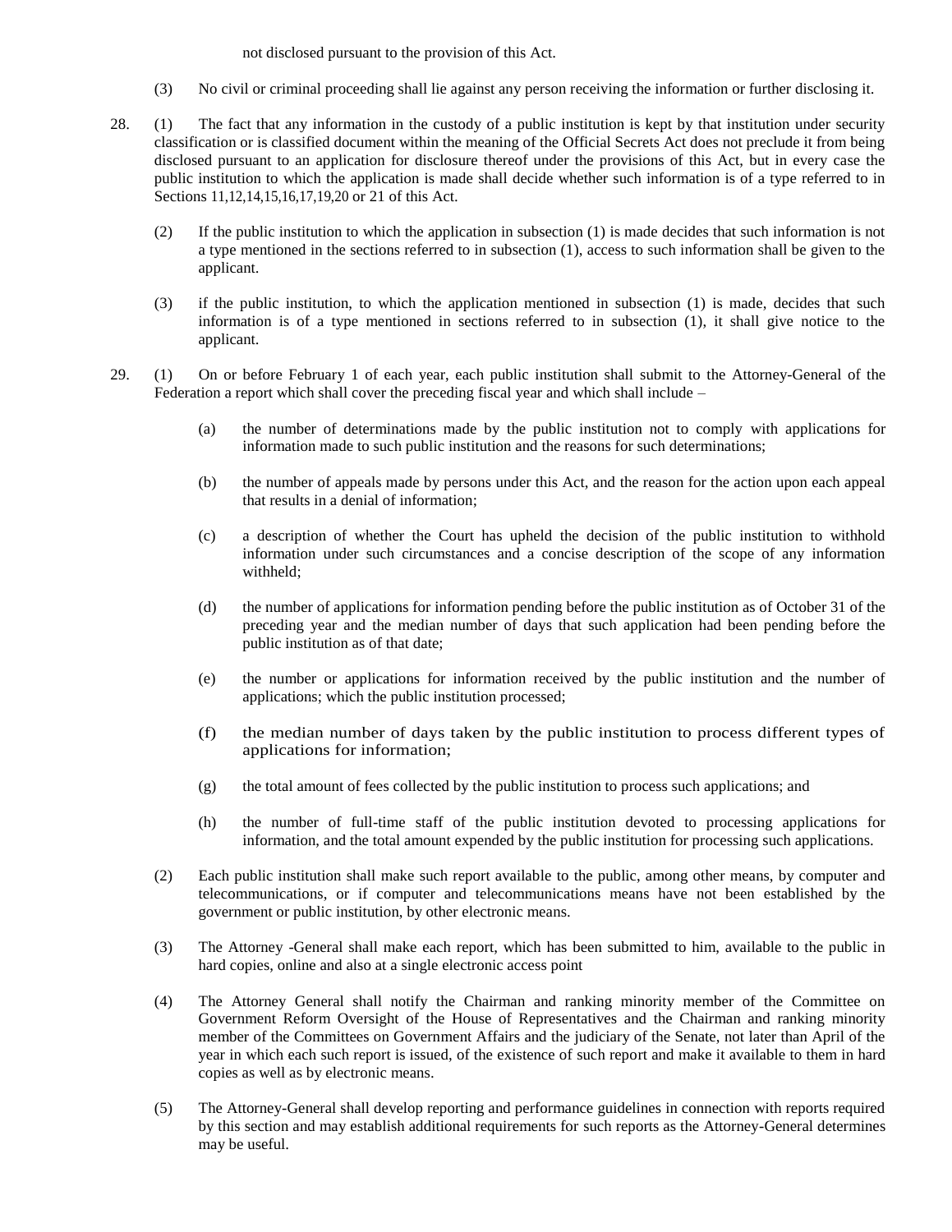- (6) The Attorney General shall in his oversight responsibility under this Act ensure that all institutions to which this Act applies comply with the provisions of the Act.
- (7) The Attorney-General shall submit to the National Assembly an annual report on or before April 1 of each calendar year which shall include for the prior calendar year a listing of the number of cases arising under this Act, the exemption involved in each case, the disposition of such cases, and the cost, fees, and penalties assessed.
- (8) Such report shall also include detailed description of the efforts taken by the Ministry of Justice to encourage all government or public institutions to comply with this Act.
- (9) for purpose of this section
	- (a) "government" includes any executive department, military department, government corporation, controlled corporation, or other establishment in the executive branch of the government (including the Executive Office of the President), or any other arm of government, independent or regulatory government agency or public institution; and
	- (b) "information" means any term used in this Act in reference to information or record which includes any information that would be held by a government or public institution and information subject to the requirements of this Act, when maintained by any public institution in any format, including electronic format.
- 30. (1) This Act is intended to complement and not replace the existing procedures for access to public records and information and is not intended to limit in any way access to those types of officials information that have been normally available to the general public.
	- (2) Where the question whether any public record or information is to be made available, where that question arises under this Act, the question shall be determined in accordance with the provision stated herein, unless otherwise exempted by this Act.
- 3. In this Act -

| "applicant"                 | refers to any person who applies for information under this Act;                                                                                                                                                                                                                                                                                                                                                                                                             |                                                                                                                                                                                                                         |  |
|-----------------------------|------------------------------------------------------------------------------------------------------------------------------------------------------------------------------------------------------------------------------------------------------------------------------------------------------------------------------------------------------------------------------------------------------------------------------------------------------------------------------|-------------------------------------------------------------------------------------------------------------------------------------------------------------------------------------------------------------------------|--|
| "application"               | refers to any request for information made under this Act;                                                                                                                                                                                                                                                                                                                                                                                                                   |                                                                                                                                                                                                                         |  |
| "Court"                     | means a High Court or Federal High Court respectively.                                                                                                                                                                                                                                                                                                                                                                                                                       |                                                                                                                                                                                                                         |  |
| "Foreign State"             | means any State other than the Federal Republic of Nigeria;                                                                                                                                                                                                                                                                                                                                                                                                                  |                                                                                                                                                                                                                         |  |
| "Information"               | includes all records, documents and information stored in whatever form including<br>written, electronic, visual image, sound, audio recording, etc.                                                                                                                                                                                                                                                                                                                         |                                                                                                                                                                                                                         |  |
| "Public institution"        | means any legislative, executive, judicial, administrative or advisory body of the<br>government, including boards, bureau, committees or commissions of the State, and<br>any subsidiary body of those bodies including but not limited to committees and sub-<br>committees which are supported in whole or in part by public fund or which expends<br>public fund and private bodies providing public services, performing public functions<br>or utilizing public funds; |                                                                                                                                                                                                                         |  |
| "Public record or document" |                                                                                                                                                                                                                                                                                                                                                                                                                                                                              | means a record in any form having been prepared, or having been or being used,<br>received, possessed or under the control of any public or private bodies relating to<br>matters of public interest and includes any - |  |
|                             | (b)                                                                                                                                                                                                                                                                                                                                                                                                                                                                          | information recorded or stored or other devices; and any material<br>subsequently derived from information so recorded or stored;                                                                                       |  |
|                             | (c)                                                                                                                                                                                                                                                                                                                                                                                                                                                                          | label marking, or other writing that identifies or describes anything of which it<br>forms part, or to which it is attached by any means;                                                                               |  |
|                             | (d)                                                                                                                                                                                                                                                                                                                                                                                                                                                                          | book, card, form, map, plan, graph, or drawing                                                                                                                                                                          |  |